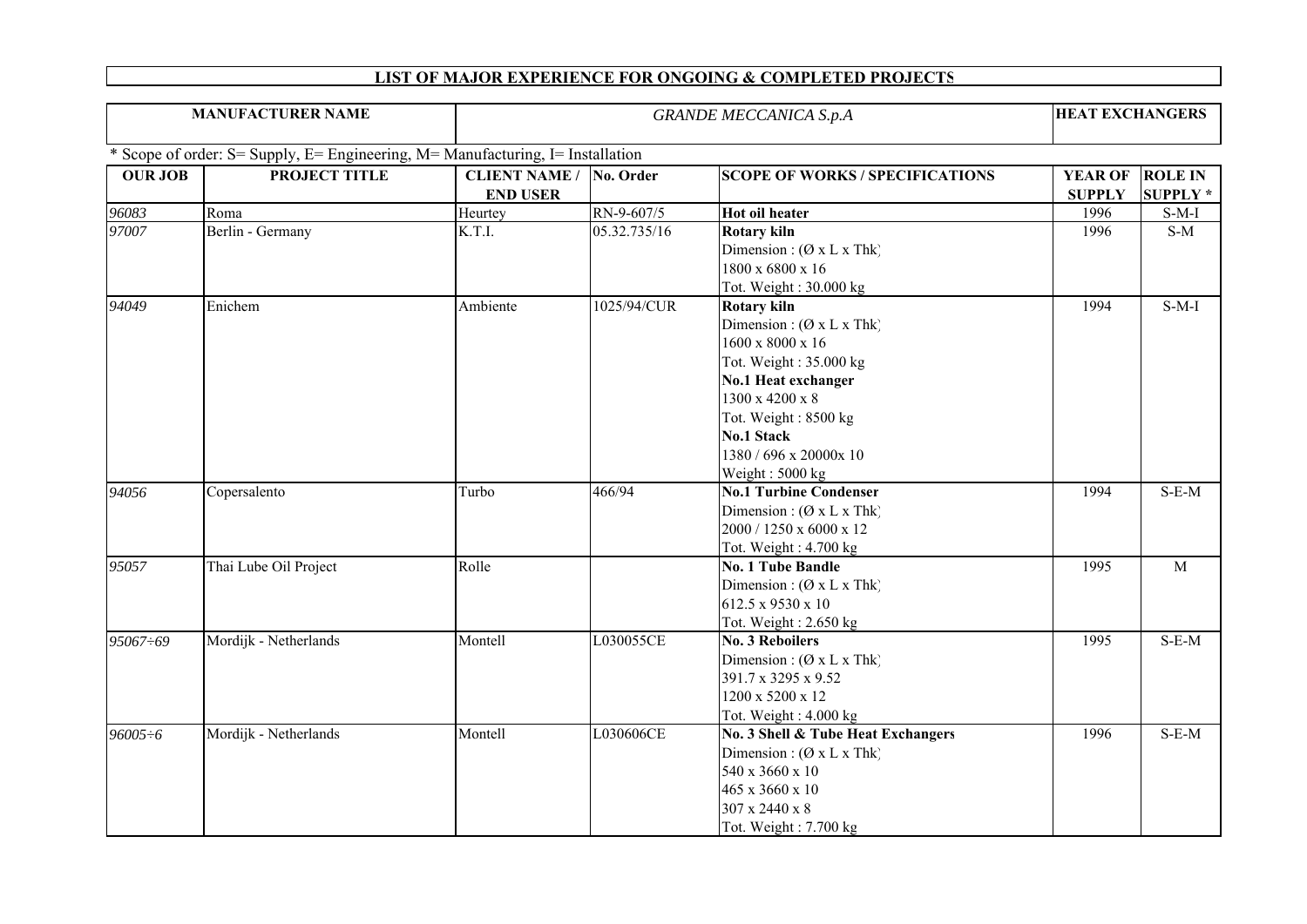| <b>MANUFACTURER NAME</b> |                                                                                |                                                   | <b>GRANDE MECCANICA S.p.A</b> |                                                                                                                                                                                                                                                                                                |                                 |                                   |
|--------------------------|--------------------------------------------------------------------------------|---------------------------------------------------|-------------------------------|------------------------------------------------------------------------------------------------------------------------------------------------------------------------------------------------------------------------------------------------------------------------------------------------|---------------------------------|-----------------------------------|
|                          | * Scope of order: S= Supply, E= Engineering, M= Manufacturing, I= Installation |                                                   |                               |                                                                                                                                                                                                                                                                                                |                                 |                                   |
| <b>OUR JOB</b>           | <b>PROJECT TITLE</b>                                                           | <b>CLIENT NAME / No. Order</b><br><b>END USER</b> |                               | <b>SCOPE OF WORKS / SPECIFICATIONS</b>                                                                                                                                                                                                                                                         | <b>YEAR OF</b><br><b>SUPPLY</b> | <b>ROLE IN</b><br><b>SUPPLY *</b> |
| 96041                    | Roma - Italy                                                                   | Bristol Myers Squibb 700/01/96                    |                               | <b>No.1 Condenser</b><br>Dimension: $(\emptyset x L x Thk)$<br>800 x 4506 x 6<br>Tot. Weight: 3100 kg                                                                                                                                                                                          | 1996                            | $S-E-M$                           |
| 96072/74/77              | P.P. Triunfo Brazil                                                            | Tecnimont                                         | B740236CE                     | <b>No.1 Scrubber Reboiler</b><br>Dimension : $(\emptyset x L x Thk)$<br>600 x 2655 x 11<br>Weight: 1400 kg<br><b>No.1 Cooler</b><br>Dimension: $(\emptyset x L x Thk)$<br>535 x 3050 x 8<br>Tot. Weight: 1500 kg<br><b>Steamer Scruber Condenser</b><br>735 x 3050 x 8<br>Tot. Weight: 2600 kg | 1996                            | $S-E-M$                           |
| 98390                    | Mantova Plant - Italy                                                          | Enichem                                           |                               | <b>No.1Fins Heat Exchanger</b><br>Dimension: (Ø x L x Thk)<br>891 x 2860 x 2 – (161)<br>Tot. Weight: 14900 kg                                                                                                                                                                                  | 1998                            | $S-E-M$                           |
| 99070                    | Mantova Plant - Italy                                                          | Enichem                                           | 001955/9/EC/047               | <b>No.1Fins heat exchanger</b><br>Dimension: $(Ø \times L \times Thk)$<br>$1091 \times 3285 \times 2(161)$<br>Tot. Weight: 2600 kg                                                                                                                                                             | 1999                            | $S-E-M$                           |
| 99190                    | Mantova Plant - Italy                                                          | Enichem                                           | 4100010244                    | <b>No.1Fins Heat Exchanger</b><br>Dimension: $(\emptyset x L x Thk)$<br>370x 920 x 4.5<br>Tot. Weight: 250 kg                                                                                                                                                                                  | 1999                            | $S-E-M$                           |
| 00240                    | Mantova Plant - Italy                                                          | Enichem                                           | 4100038604                    | <b>No.1Fins Heat Exchanger</b><br>Dimension: $(Ø \times L \times Thk)$<br>400 x 3570 x 25<br>Tot. Weight: 14.900 kg                                                                                                                                                                            | 2000                            | $S-E-M$                           |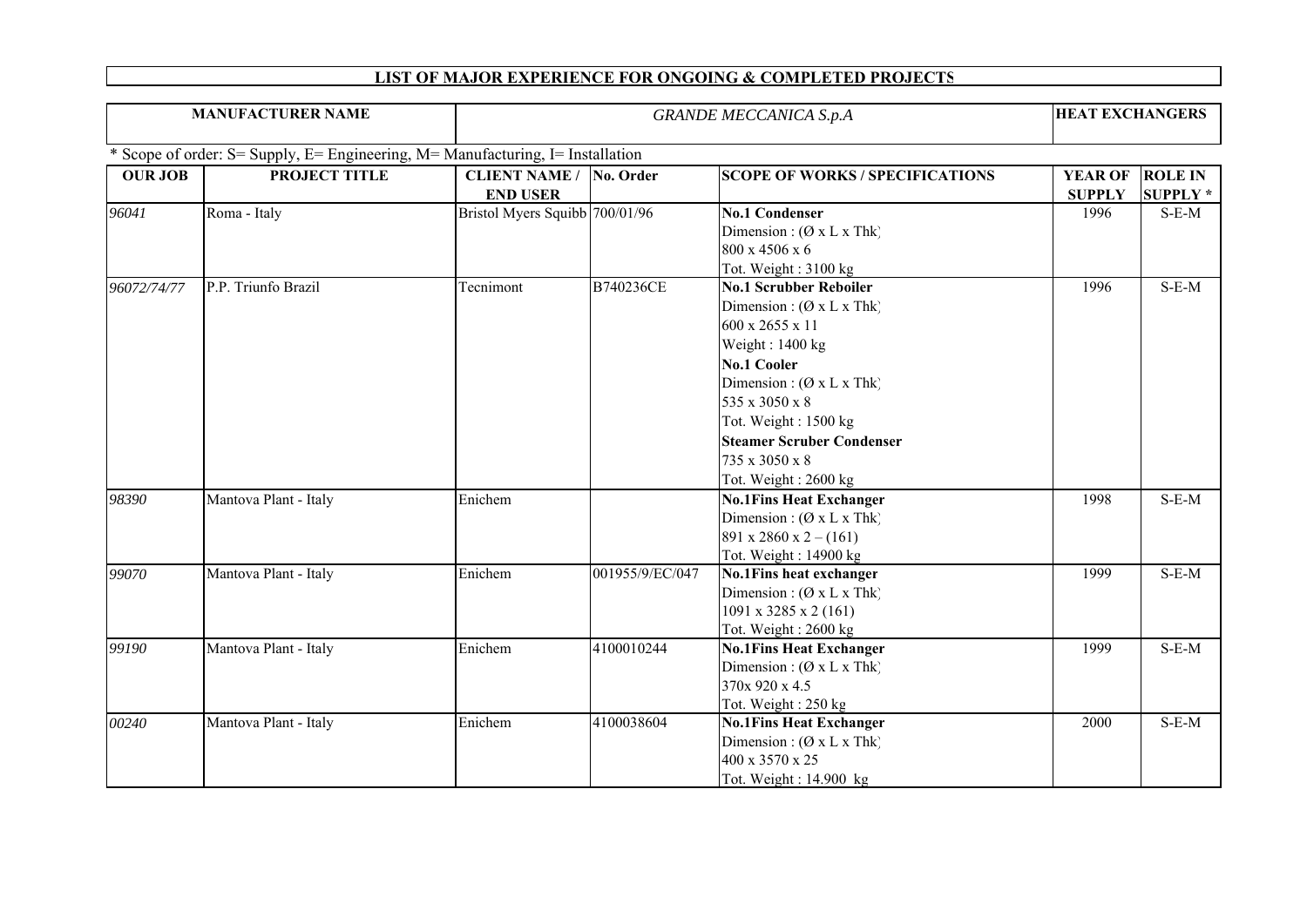| <b>MANUFACTURER NAME</b> |                                                                                         | <b>GRANDE MECCANICA S.p.A</b>                        |               |                                                                                                                                                         |                                 | <b>HEAT EXCHANGERS</b>           |  |
|--------------------------|-----------------------------------------------------------------------------------------|------------------------------------------------------|---------------|---------------------------------------------------------------------------------------------------------------------------------------------------------|---------------------------------|----------------------------------|--|
|                          | * Scope of order: S= Supply, E= Engineering, M= Manufacturing, I= Installation          |                                                      |               |                                                                                                                                                         |                                 |                                  |  |
| <b>OUR JOB</b>           | <b>PROJECT TITLE</b>                                                                    | <b>CLIENT NAME /</b><br><b>END USER</b>              | No. Order     | <b>SCOPE OF WORKS / SPECIFICATIONS</b>                                                                                                                  | <b>YEAR OF</b><br><b>SUPPLY</b> | <b>ROLE IN</b><br><b>SUPPLY*</b> |  |
| 03160                    | PP 400 KT/Y HDPE 320 KT/Y<br>MONIKA PROJECT - PLOCK<br><b>POLAND</b>                    | Tecnimont /Basell<br>Orlen Polyolefins Sp.<br>Z 0.0. | 80003991      | <b>No.1 Finned Tubes Heat Exchanger</b><br>Dimension: $(\emptyset x L x Thk)$<br>1065 x 3045 x 16<br>550 x 2090 x 10<br>Tot. Weight: 5.570 kg           | 2003                            | $S-E-M$                          |  |
| 04500                    | PP 180 KT/Y PLANT -<br>NIZHNEKAMSK TATARSTAN<br>REPUBLIC - RUSSIAN FEDERATION Neftekhim | Tecnimont /<br>Nizhnekamsk                           | 80007275      | <b>No.1 Finned Tubes Heat Exchanger</b><br>Dimension: $(\emptyset x L x Thk)$<br>800x2050x12/550x1800x10<br>Tot. Weight: 3.500 kg                       | 2004                            | $S-E-M$                          |  |
| 06300                    | AL-WAHA PDH-PP PROJECT -<br>JUBAIL INDUSTRIAL CITY K.S.A                                | AL Tecnimont / WAHA<br>Petrochemical<br>Company      | 80013106      | <b>No.1 Finned Tubes Heat Exchanger</b><br>Dimension: $(\emptyset x L x Thk)$<br>1200x3200x13<br>Tot. Weight: $5.000 \text{ kg}$                        | 2007                            | $S-E-M$                          |  |
| 07110                    | Mantova Plant<br>Dunastyr Hungary                                                       | Polimeri Europa                                      | 4120068474    | No.2 Preheater<br>Dimension : (DE x DI x L)<br>1120 x 490 x 3400<br>1120 x 490 x 3900<br>Tot. Weight: 65.000 kg                                         | 2007                            | $S-E-M$                          |  |
| $0713\overline{0}$       | ME 16K ESPANSION PROJECT-<br><b>PHASE II</b><br><b>MOA PLANT - CUBA</b>                 | Technip-KTI / Metal<br>Enterprise                    | 30572F/A/0008 | <b>No.7 Heat Exchangers</b><br>Dimension: $(\emptyset x L x Thk)$<br>406 x 2000 x 8<br>406 x 3400 x 11/5<br>406 x 5556 x 12/10<br>Tot. Weight: 7.000 kg | 2007                            | $S-E-M$                          |  |
| 08020                    | 3443 MÜNCHSMÜNSTER - 320KT/Y Tecnimot / Basell<br>HDPE PLANT - GERMANY                  |                                                      | 75000000023   | <b>No.1 Finned Tubes Heat Exchanger</b><br>Dimension: $(\emptyset x L x Thk)$<br>550 x 850 x 10<br>Tot. Weight: 1.130 kg                                | 2008                            | $S-E-M$                          |  |
| 08030                    | 180 KT/Y PP PLANT - OMSK,<br><b>RUSSIAN FEDERATION</b>                                  | Tecnimot / OOO<br>Polyom                             | 7500000182    | <b>No.1 Finned Tubes Heat Exchanger</b><br>Dimension: $(\emptyset x L x Thk)$<br>800 x 2200 x 12<br>570 x 1150 x 10<br>Tot. Weight: 3.050 kg            | 2008                            | $S-E-M$                          |  |